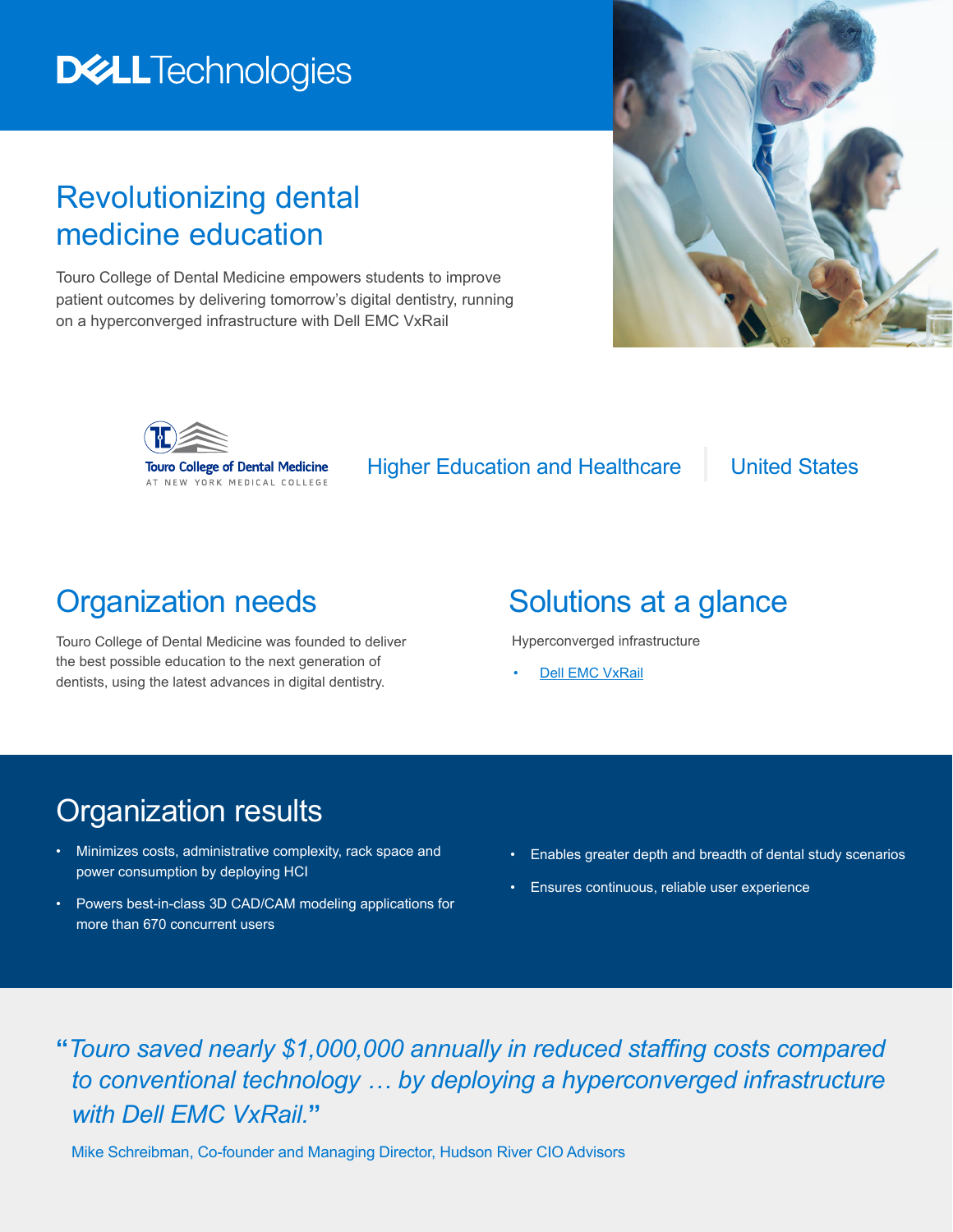When the Touro College of Dental Medicine—a member of the nationwide Touro College and University System—was founded, it was the first dental school to open in New York State in more than 50 years. The vice dean of the college, Edward Farkas, D.D.S., M.A., who was instrumental in its founding, says, "We wanted to meet an urgent need for modern dentist training and take advantage of digital educational and medical technology. That required us to create a state-of-the-art environment to enable impactful teaching and learning."

**"***We deliver better, more sustained patient outcomes, at a lower cost, on our digital-dentistry infrastructure powered by VxRail.***"**

Edward Farkas, D.D.S., M.A., Vice Dean, Touro College of Dental Medicine Completing the initial deployment for the new college in under three months, Hudson River has since then expanded the hyperconverged infrastructure (HCI). Today, Touro uses 18 VxRail all-flash devices, 14 of which are designed for operation with NVIDIA® Tesla® M10 graphical processing units (GPU). VxRail and the GPUs connect to 550 thin clients deployed at dental chairs in the simulation lab and college offices. "Touro saved nearly \$1,000,000 annually in reduced staffing costs compared to conventional technology used at other dental colleges by deploying a hyperconverged infrastructure with Dell EMC VxRail," says Schreibman.

# High-performance foundation for digital learning

Currently supporting more than 670 individual users, Touro's HCI allows students and faculty to use 3D imagery and advanced software to study, teach and practice with digital models under more varied and realistic conditions than in traditional learning. Students supported by experienced dental practitioners see more than 200 patients a day, using a combination of software and 3D scanners to assess patients' conditions, plan treatment and create tooth replacements with precision, eliminating the lengthy testing of the traditional approach. "Touro College of Dental Medicine is the first school in the new era of digital dentistry, powered by a VxRail HCI foundation," says Schreibman. "We are leading the world in the simultaneous usage of dental educational software."

### Fast, cost-effective launch of a new dental college

The college partnered with managed-services provider Hudson River CIO Advisors to create and operate a digital infrastructure for dental education and practice. Far exceeding the typically small numbers of users and the limited use cases of dental practices, the technology needed to support concurrent use by the 113 students in each of four grades, plus faculty members and the dental services Touro provides to the local community. Mike Schreibman, a co-founder and managing director at Hudson River, says, "The standard deployments we studied were extremely expensive and supported only a small number of users. However, a hyperconverged infrastructure would provide optimal performance with efficient management at a lower cost. We found that Dell EMC VxRail devices optimized for intense graphical processing were the best solution to make this possible."

Powers best-in-class

3D CAD/CAM modeling applications for more than 670 concurrent users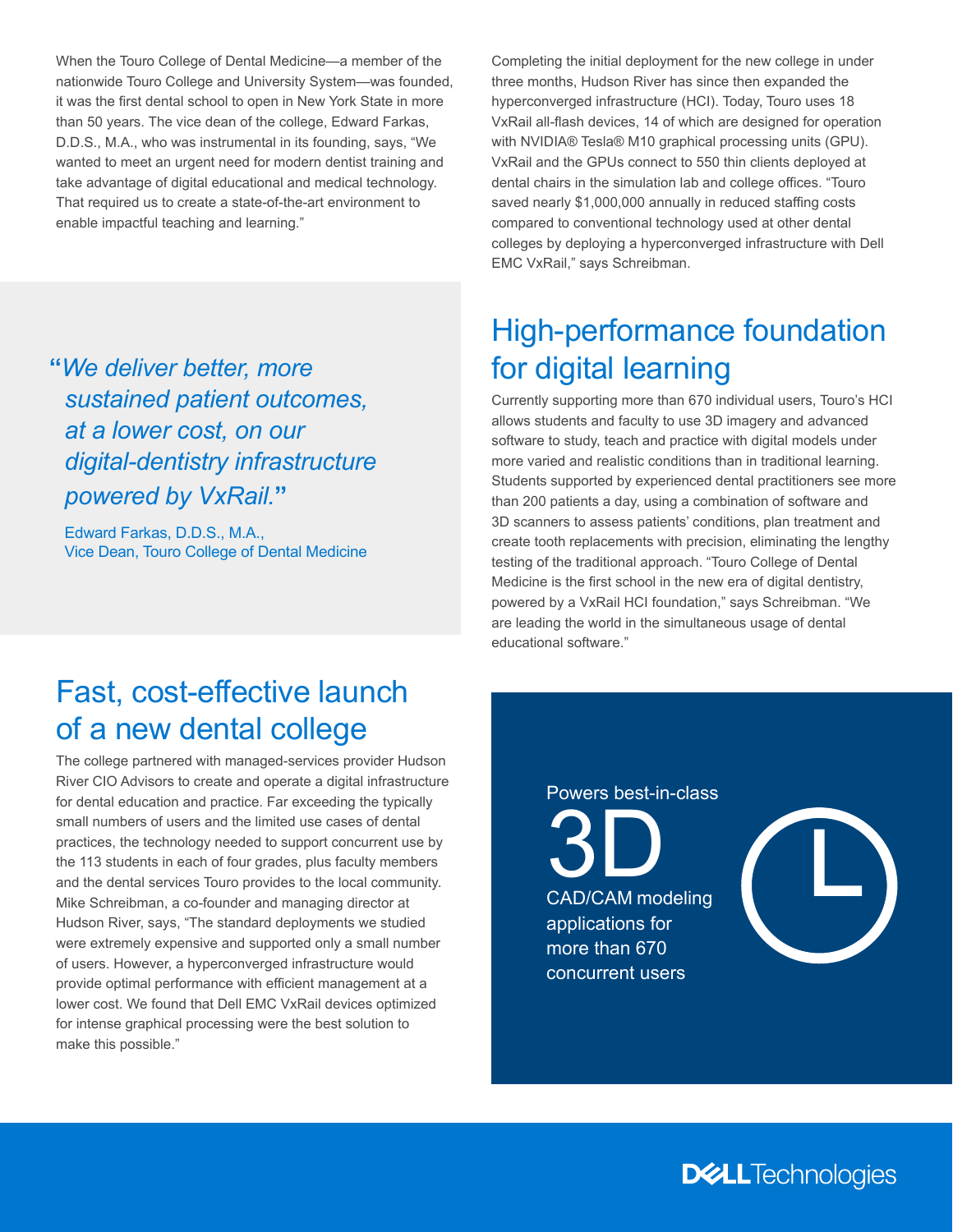Users log on just once, tapping a card to an Imprivata card reader and entering a code. Virtual desktop technology, managed with Citrix software layered on VMware vSAN integrated with VxRail, maintains their sessions in different areas of the college or off-campus. "The performance of highend, intensely graphical applications running on VxRail is amazingly fast," notes Schreibman. Management overhead for the learning environment is low. "While growing the number of simultaneous users above 670, we reduced deskside support staffing from two to one," he adds.

It is part of Touro's mission to serve and support diverse communities. Residents of Westchester, New York, where the college is located, already benefit from digitally powered dental services. "We deliver better, more sustained patient outcomes, at a lower cost, on our digital-dentistry infrastructure powered by VxRail," says Farkas. "As dental practices around the country hire graduates skilled in the use of digital tools, there will be a dramatic improvement in dental care."

# A model for boosting educational outcomes for digital learning

With the first cohort of students to graduate soon, the college has gained visibility with other educational institutions, which send delegations to experience digital dental learning. Schreibman says, "Touro may adapt its model for new schools in the future, and we are also helping other dental schools become digitally enabled." In sharing its experience with colleges and universities, Touro emphasizes the key role of an efficient, scalable and robust infrastructure. He says, "We impress on our peers that digital dentistry requires HCI with GPU-enabled servers, and it takes a robust, innovative solution like Dell EMC VxRail to make this work."

Visitors are often astonished when they realize the performance levels and efficiencies Touro achieves. "Most dental schools exploring digital technology would expect to have at least 10 support people available, not one, like we do," Schreibman says. "We run a calm environment where we focus on outstanding results. Users don't worry about the technology nor how it will respond when they change operatories, because VxRail enables a consistent, high-performance experience."

# Advancing careers and helping the local community

Touro dental students made a wise choice when they chose their college. Farkas says, "Our graduates will enter private practice already having years of experience using digital-dentistry tools and a deep knowledge of the advances in the field. That gives them an edge in their career and empowers them to achieve excellent patient outcomes."

**"***While growing the number of simultaneous users above 670, we reduced deskside support staffing from two to one.***"**

Mike Schreibman, Co-founder and Managing Director, Hudson River CIO Advisors

**Facilitates** more than

200

daily patient appointments in addition to instruction

**DELL**Technologies